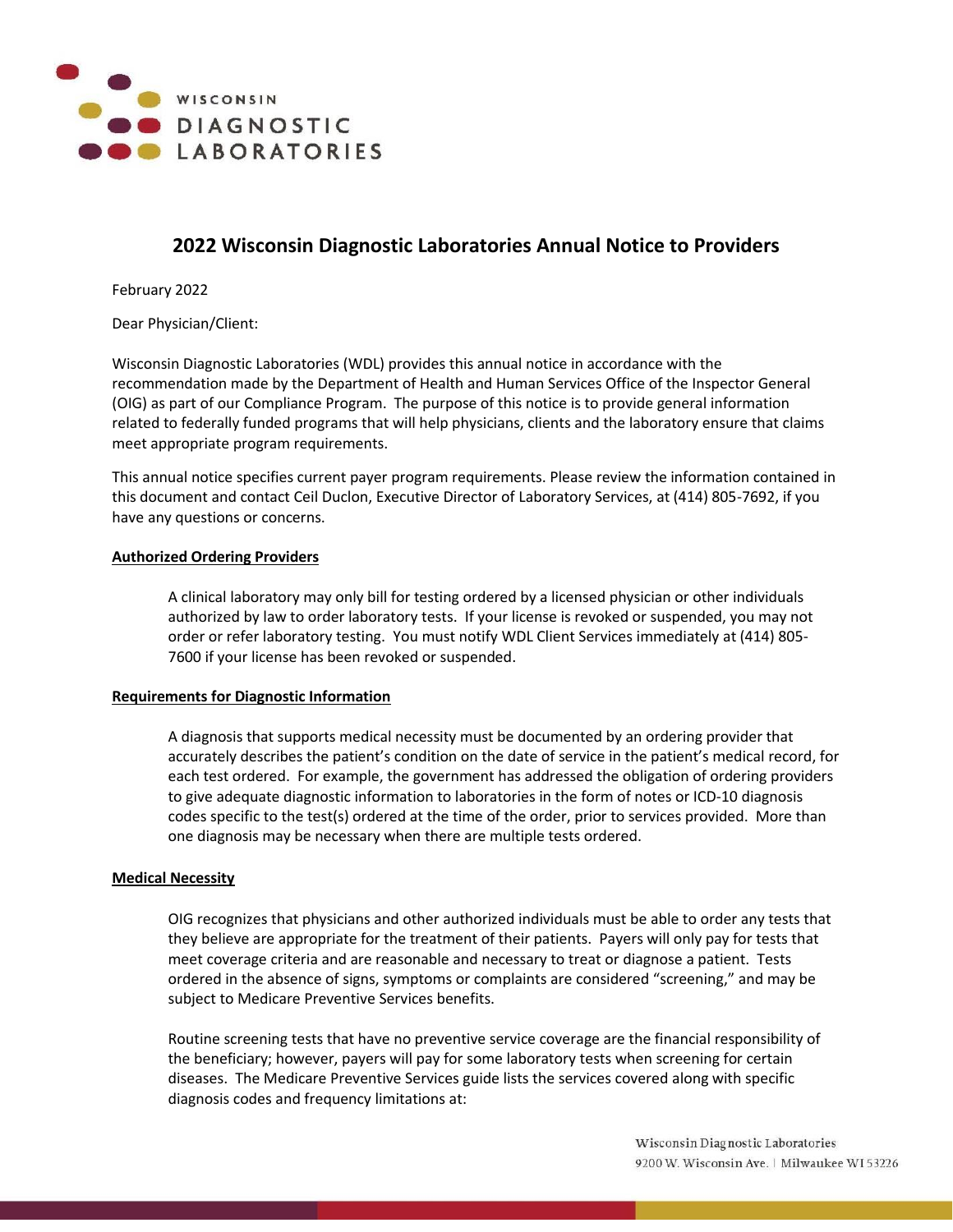# [https://www.cms.gov/Medicare/Prevention/PrevntionGenInfo/medicare-preventive-services/MPS-](https://www.cms.gov/Medicare/Prevention/PrevntionGenInfo/medicare-preventive-services/MPS-QuickReferenceChart-1.html)[QuickReferenceChart-1.html](https://www.cms.gov/Medicare/Prevention/PrevntionGenInfo/medicare-preventive-services/MPS-QuickReferenceChart-1.html)

## **OIG False Claims Guidance**

Only tests that meet payer coverage policies may be submitted for reimbursement. Individuals who knowingly cause a false claim to be submitted may be subject to sanctions or remedies available under civil, criminal and administrative law.

## **Medicare National Coverage Determinations (NCDs) and Local Coverage Determinations (LCDs)**

NCDs and LCDs are coverage determination polices issued by Medicare payers that provide coverage information, and outline whether certain services are considered medically reasonable and necessary by defining medical conditions through the inclusion of a list of ICD-10 (diagnosis) codes for which tests are covered or reimbursed. The patient medical record must contain supporting documentation for medical necessity of the services performed.

An NCD for a diagnostic laboratory test is a national policy statement granting, limiting or excluding Medicare coverage for that test. Active Medicare NCDs may be viewed at: [https://www.cms.gov/medicare-coverage-database/reports/national-coverage-ncd](https://www.cms.gov/medicare-coverage-database/reports/national-coverage-ncd-report.aspx?chapter=all&sortBy=title)[report.aspx?chapter=all&sortBy=title#](https://www.cms.gov/medicare-coverage-database/reports/national-coverage-ncd-report.aspx?chapter=all&sortBy=title)

An LCD is a decision made by a Medicare Administrative Contractor (MAC) on whether to cover a particular item or service on a MAC-wide basis. The MAC that supports the state of Wisconsin is National Government Services (NGS). Active NGS LCDs (MAC – Part A, MAC – Part B) may be viewed at[: https://www.cms.gov/medicare-coverage-database/reports/local-coverage-final-lcds-state](https://www.cms.gov/medicare-coverage-database/reports/local-coverage-final-lcds-state-report.aspx?stateRegion=s57&contractorNumber=271%7C1,275%7C1&lcdStatus=all&sortBy=title)[report.aspx?stateRegion=s57&contractorNumber=271%7C1,275%7C1&lcdStatus=all&sortBy=title](https://www.cms.gov/medicare-coverage-database/reports/local-coverage-final-lcds-state-report.aspx?stateRegion=s57&contractorNumber=271%7C1,275%7C1&lcdStatus=all&sortBy=title)

#### **Panels and Profiles**

Organ or disease related panels are groups of individual tests approved by the American Medical Association (AMA). Payers will only pay for panels if each component in the panel is medically necessary. The individual tests may be ordered, and this should be considered, if any of the tests included in a panel are not medically necessary.

#### **Reflex Testing**

Reflex testing occurs when initial test results indicate that a second related test is medically necessary to confirm or validate the initial test results. Unless confirmatory reflex testing is required by law, tests may be ordered with or without reflex criteria. When ordering tests that include reflex criteria, it is necessary to document the reflex order in the patient's medical record.

#### **Advance Beneficiary Notice (ABN)**

An Advance Beneficiary Notice of Non-coverage (ABN), Form CMS-R-131, should be issued by providers (including independent laboratories, home health agencies and hospices), physicians, practitioners and suppliers to Original Medicare (fee for service or "FFS") beneficiaries in situations in which Medicare payment is expected to be denied. An ABN should be issued when an item or service is not considered reasonable or necessary under Medicare Program standards.